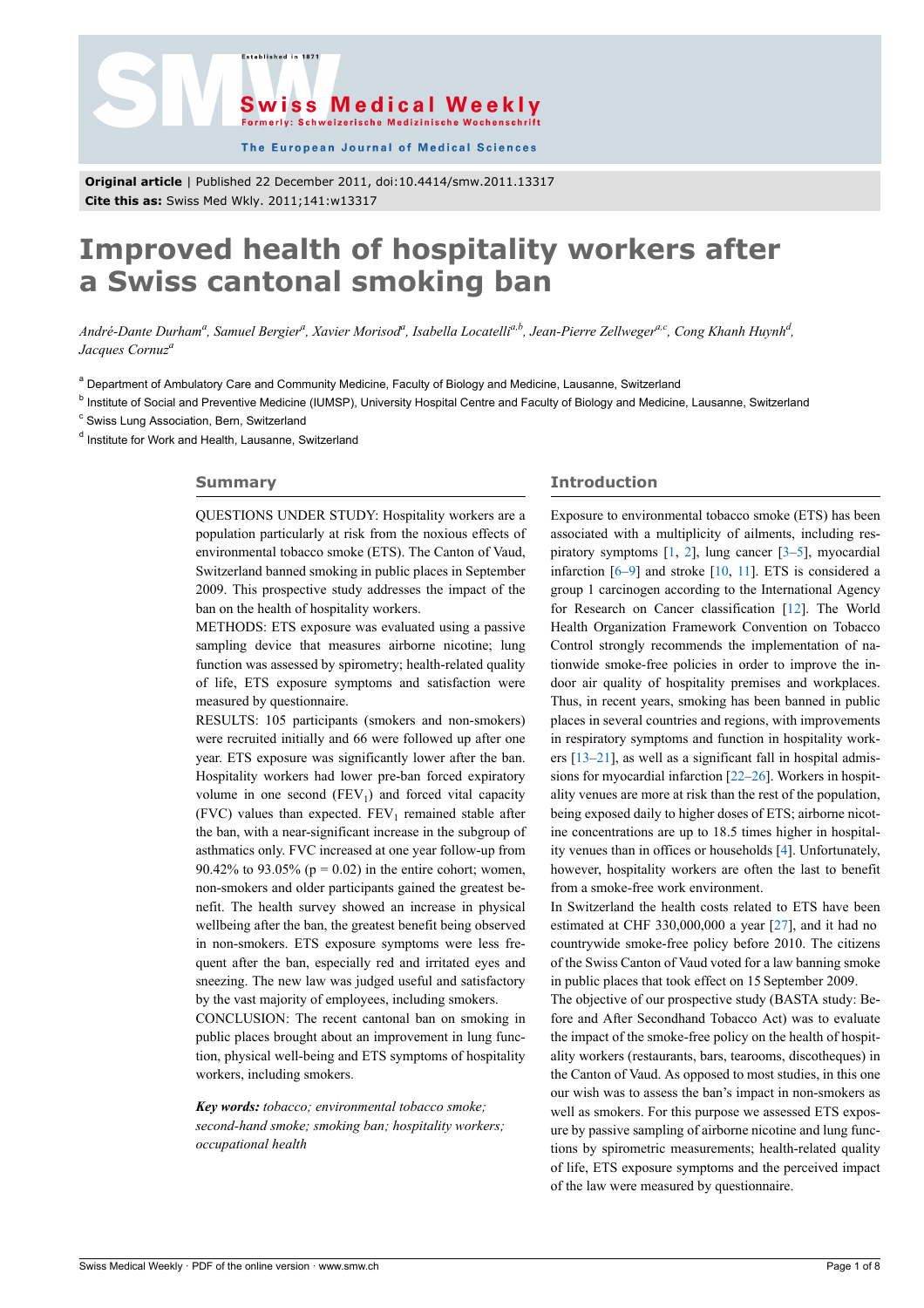## **Methods**

#### **Objectives**

The Canton of Vaud is situated in the French-speaking region of Switzerland and has a population of 701,526 inhabitants, representing 9% of the Swiss population (Federal statistics, 31.12.2009). On 30 November 2008 the citizens of this canton voted for a law banning smoke in all public places but allowing the creation of service-free isolated smoking areas. The law took effect on 15 September 2009. The aim of this prospective study was to determine the impact of the ban on the health of hospitality workers.

#### **Participants**

Eligible subjects were all adult hospitality workers, smokers and non-smokers, working in the Canton of Vaud during the period from 30 April to 10 September 2009, before the cantonal smoke-free law took effect. A letter inviting hospitality workers to participate in the study, but offering no reward or incentive, was mailed to the owners of all the 1,798 hospitality venues (restaurants, bars, tea rooms, discotheques) in the Canton of Vaud phone directory, and was met with an affirmative response rate of just 2%. Subjects were recruited in the 36 establishments which responded affirmatively on a voluntary basis after it was explained that the study's purpose was to investigate the health impact of the upcoming cantonal smoke-free law. The participants received no financial compensation. The response rate of participants at the venues that agreed to take part in the study was not assessed, nor were the reasons for non-participation.

The first set of measurements took place on the day of recruitment. A second set was taken after six months, and the final set was undertaken from 31 May to 26 September 2010, representing a time point one year after initial recruitment (and approximately 1 year after the ban), which enabled us to avoid any seasonal effect bias. Results at 6 months are not presented as they contribute little to the present article.

#### **Description of procedures**

ETS exposure was measured using a passive sampling device [[28\]](#page-6-11). These personal Monitors of NICotine (MoNIC badges) were given to all participants at the start of their workshift, after proper instructions, and were worn pinned to their shirts throughout the entire shift. At the end of their shifts the badge was removed and placed in an airtight container before analysis. The badges were analysed by a method adapted from that of Hammond and Ogden [\[29](#page-6-12), [30](#page-6-13)]. Nicotine is analysed by gas phase chromatography with a nitrated product-specific detector. Physiological respiratory data were used to calculate the number of cigarettes inhaled passively, or cigarette equivalents (CE), during the period of exposure. To simplify, we adopted an average ventilation rate of 10 L/min, corresponding to 1,000 times the speed of uptake of the MoNIC badge. Once the quantity of nicotine was known, we could calculate the CE inhaled passively by taking into account a nicotine rate of 0.2 mg/cigarette (corresponding to a "light" cigarette). For smokers the inhaled CE per day was calculated by adding the passive smoking CE measured by the MoNIC badges to

the number of self-reported cigarettes consumed by active smoking.

Lung function tests were performed with an EasyOne portable spirometer (ndd Medizintechnik AG, Switzerland) as they were shown to produce highly reproducible measurements [\[31](#page-6-14), [32\]](#page-6-15). Each participant was shown the proper technique and measures were taken in a standing position. Participants were asked to perform the technique at the start of their workshift for practice and then again at the end of their workday at the workplace; only this last measure was taken into consideration for the analysis. Each participant underwent at least three forced expiratory manoeuvres and the resulting graphs were analysed by a trained pneumologist (Jean-Pierre Zellweger) for validity. Graphs judged invalid were rejected. Lung function tests, i.e. forced expiratory volume in one second  $(FEV<sub>1</sub>)$  and forced vital capacity (FVC), are expressed as the percentage of expected values for sex, age and height using a sample population of Switzerland [\[33](#page-6-16)] and by multiplying the values of participants of African ascent by 0.88. The expected values are recalculated at each visit in order to use the age at the time of measurement. Lung function measurements were excluded from analysis if participants had a cold on the day of measurement. 4 outliers were also excluded as they exhibited too wide a variation between measurements to be considered valid, suggesting either a technical problem or insufficient cooperation. The "lung age" was determined using the formula developed by Morris and Temple [[34\]](#page-6-17) as follows: in men, lung age =  $2.87 \times$  height (in inches) –  $(31.25 \times$  observed FEV<sub>1</sub> (in litres)) – 39.375; in women, lung age =  $3.56 \times$  height (in inches) – (40 × observed FEV<sub>1</sub> (in litres)) – 77.28. " $\Delta$  Lung age" is the difference between the lung age and the chronological age in years.

Participants completed a survey containing the SF-36v2 Health Survey [\[35](#page-6-18)], a short-form, multipurpose health survey with 36 items. It is a generic instrument and has been widely used in a variety of populations. It includes 8 health concepts (physical functioning, role-physical, bodily pain, general health, vitality, social functioning, role-emotional, mental health, and reported health transition) as well as physical and mental health summary scores. Norm-based scoring is used with higher scores indicating better overall functioning with the mean set as 50. The survey also included questions regarding the participants' characteristics, including smoking habits and working status as well as questions regarding ETS symptoms and the perceived impact of the law.

Asthmatic participants are defined as having a self-reported doctor's diagnosis of asthma, or as currently taking asthma medications. Never-smokers are defined as never having smoked at least 20 packs of cigarettes or 360 g of tobacco in their lifetime. Ex-smokers are defined as having quit smoking at least 6 months before study enrolment. Participants who report smoking at any time during the study period are considered to be smokers throughout. Nonsmokers represent the combination of never-smokers and ex-smokers. Body mass index (BMI) was established with self-reported height and weight using the following formula: BMI = weight (in kilograms) / (height [in metres])<sup>2</sup>.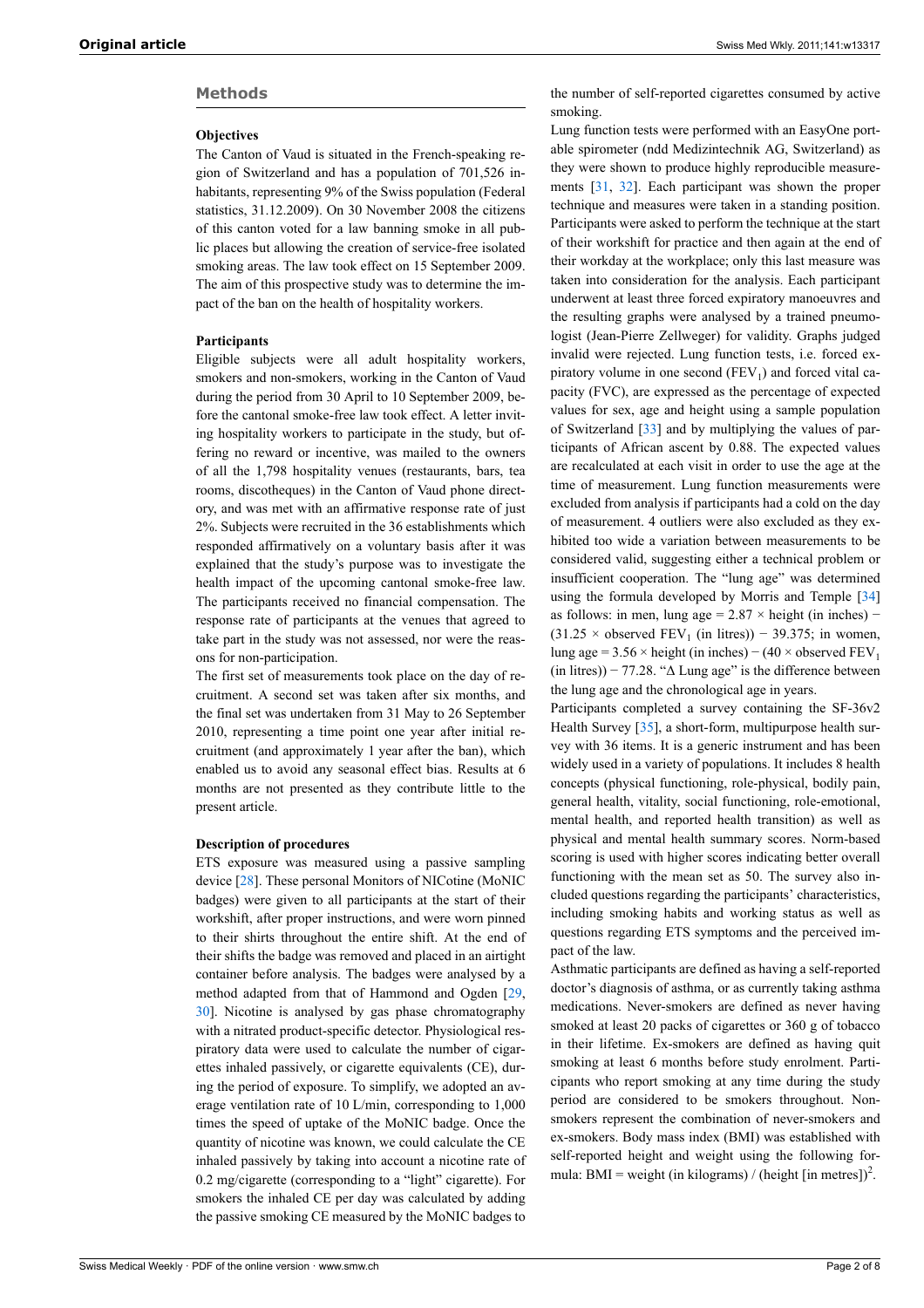## **Ethics**

The study protocol was submitted to and approved by the University of Lausanne's clinical research ethical committee (protocol 176/07 and addendum). All participants gave written informed consent.

## **Statistical methods**

To analyse the  $FEV_1$ ,  $FVC$ , " $\Delta$  Lung age" and results of the SF-36v2 survey, we used a longitudinal model which is well suited to the analysis of repeated measures for each participant. This allowed us to treat missing values without having biased results, provided our dropouts can be con-sidered to be missing at random [[36,](#page-6-19) [37](#page-6-20)].

We used Stata/IC statistical software (v 11.1, StataCorp LP, College Station, TX, USA) for baseline data description, ETS exposure analysis (1-sided Fisher's exact test) and perceived impact of the law ( $\chi^2$  test). We used the R system for statistical computation and graphics for all longitudinal models (v 2.11.1, [www.r-project.org/](http://www.r-project.org), function "lme", library "nlme"). All statistical analyses for exposure data were performed with the SYSTAT statistical software package and SigmaPlot v11 (SYSTAT Software Inc., USA; release 12), using two group t-test for comparisons.

#### **Results**

105 participants were recruited before the smoking ban took effect in the 36 venues taking part in the study. The second assessment, done after the ban, took place 1 year after the first (average of 357.9 days post-recruitment) with 66 participants followed-up (dropout rate of 37%). The characteristics of the remaining 66 participants were similar to the initial 105 (table 1). It was noteworthy, however, that a slightly increased loss of smokers, younger participants and women occurred during follow-up. Participants were on average in their forties and had been working 40-hour weeks for an average of 15 years. A majority of the participants were smokers and had a "lung age" that was 5 years older than their chronological age; their non-smoking colleagues did not present this difference (table 1).



#### **Figure 1**

Decreased ETS exposure after the ban.

Box plot density displaying the inhaled cigarette equivalents (CE) per day of non-smokers (left panel) and smokers (right panel) before and at one year follow-up after the ban. The horizontal lines represent from bottom to top the  $10^{th}$ ,  $25^{th}$ ,  $50^{th}$  (median),  $75^{th}$ , and 90<sup>th</sup> percentiles. The whiskers show the range of observed values falling within the inner fences (1.5x inter-quartile range). Outside values between the inner and outer fences are plotted with asterisks. Far outside values (3x inter-quartile range), are plotted with empty circles

#### **ETS exposure assessment**

Exposure to ETS declined significantly in hospitality venues after the introduction of the new smoke-free law (fig. 1). Before the ban non-smokers inhaled the equivalent of 1.4 cigarettes per day, with a maximum of 7.4, this relatively low exposure being nonetheless significantly reduced at one-year follow-up ( $p \le 0.05$ ). Smokers' cigarette equivalents (CE) were obtained by adding the passive CE acquired from the MoNIC badges to the self-reported active cigarette consumption. Before the ban the inhaled CE of smokers averaged 19, with a maximum of 48.5, and was almost significantly reduced to 15.3 (maximum 32.5) at follow-up after the ban  $(p = 0.07)$ .

#### **Lung functions**

Both baseline  $FEV<sub>1</sub>$  and FVC are reduced to approximately 90% of the predicted value compared to the reference Swiss population of never smoking adults [[33\]](#page-6-16) (table 2).  $FEV<sub>1</sub>$  values were lower in men (87.84%) than in women (91.76%), in smokers (88.68%) than in non-smokers (91.58%) and in participants over 35 years old (87.3%) than in younger participants (93.12%), with similar values for FVC.

At the one-year control there was a significant increase in FVC from  $90.42\%$  to  $93.05\%$  (p = 0.02) after the ban. This increase was especially marked in women (+3.07%, p  $= 0.05$ ), non-smokers (+3.91%, p = 0.04) and older participants ( $+4.22\%$ ,  $p = 0.004$ ). Moreover, the small subgroup of asthmatic participants had an almost significant increase in FEV<sub>1</sub> from 85.8% to 88.43% ( $p = 0.07$ ).

#### **Health survey**

Physical functioning, as assessed with the SF-36v2, was significantly increased after the ban from 50.58 to 52.65(p  $= 0.04$ ), translating into a higher global physical score (52.5) to 54.07,  $p = 0.05$ ). This improvement in global physical score was especially marked in the subgroup of nonsmokers (52.36 to 55.51,  $p = 0.02$ ) (table 3). None of the other scores was significantly altered after the ban.

#### **ETS exposure symptoms**

Over 61% of surveyed hospitality employees reported being bothered by ETS at work before the ban (75.86% of non-smokers and 52.27% of smokers). Typical ETS exposure symptoms reported by the participants in the four weeks prior to questioning were generally reduced at follow-up (table 4). Red and irritated eye symptoms decreased from 26.79% and 31.48% to 12.5% and 11.11% respectively ( $p = 0.047$  and 0.009), sneezing also decreased significantly from 23.53% prior to the ban to 7.84% afterwards ( $p = 0.027$ ).

#### **Perceived impact of the law**

Prior to the ban, 84.88% of participants believed the new law would be beneficial for their health, with an increase to 90.32% at follow-up ( $p = 0.329$ ). Smokers shared this conviction as 81.48% before the ban and 85.29% after the ban judged it useful as well ( $p = 0.643$ ). 77.5% of surveyed employees were satisfied with the law before the ban took effect, increasing to 85.25% 1 year later (p  $= 0.247$ ). Smoking participants showed a similar profile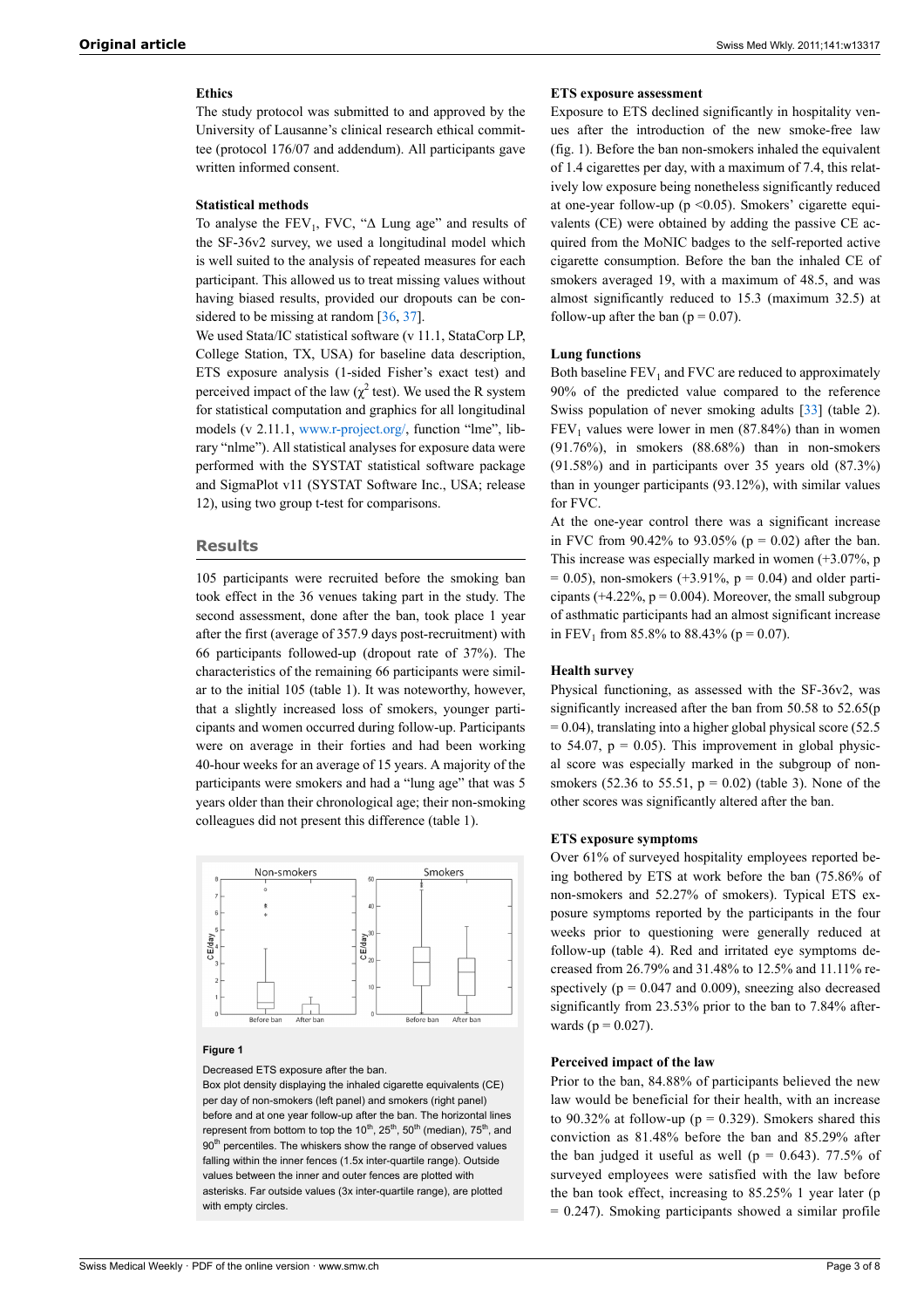(70% to 76.47%,  $p = 0.514$ ). Finally, employees were asked to estimate what impact this law would have on the establishment's sales figures. 53% of employees estimated that the venue where they were working would see a reduction of over 5% in sales figures due to the new law before it took effect. One year later, after the law took effect, only 44% still believed that the reduction was over 5% ( $p = 0.322$ ). Smokers tended to be more pessimistic than non-smokers, as 56.41% vs 48% imagined this reduction before the ban, with a decrease to 54.29% of smokers ( $p = 0.854$ ) compared to 30.77% of non-smokers  $(p = 0.208)$  one year later.

## **Discussion**

## **Decreased ETS exposure**

To asses ETS exposure we chose a method allowing measurement of airborne nicotine using an individual passive sampling device [\[28](#page-6-11)]. Among the different components of ETS, such as small particulate matter, CO or tar, nicotine is an ideal candidate to evaluate exposure. Its levels can be easily correlated with the official indications on cigarette packets to establish cigarette equivalents.

The smoke-free law that took effect in September 2009 was followed, as expected, by a significant decrease in ETS exposure. Exposure after the ban is not of course non-existent in non-smokers, as one can imagine that nicotine particles

| Table 1: Demographic characteristics of the participants.                                                                                                          |                        |                           |                           |  |  |
|--------------------------------------------------------------------------------------------------------------------------------------------------------------------|------------------------|---------------------------|---------------------------|--|--|
|                                                                                                                                                                    |                        | At baseline ( $n = 105$ ) | At follow-up ( $n = 66$ ) |  |  |
| Age, mean (SD), y                                                                                                                                                  |                        | 37.4 (12.5)               | 41.3(12.1)                |  |  |
| Sex, No. (%), M                                                                                                                                                    | 47 (44.8)<br>31(47)    |                           |                           |  |  |
| Work venues, No. (%)<br>Restaurant                                                                                                                                 |                        | 69 (65.7)                 | 47 (71.2)                 |  |  |
|                                                                                                                                                                    | Bar                    | 17 (16.2)                 | 10(15.2)                  |  |  |
|                                                                                                                                                                    | Tea Room               | 8(7.6)                    | 2(3)                      |  |  |
|                                                                                                                                                                    | Discotheque            | 5(4.8)                    | 4(6.1)                    |  |  |
|                                                                                                                                                                    | Other                  | 6(5.7)                    | 3(4.6)                    |  |  |
| Work, mean (SD), h/w*                                                                                                                                              |                        | 43.4 (19.5)               | 39.1(15.1)                |  |  |
| Work, mean (SD), years*                                                                                                                                            |                        | 14.4 (13.5)               | 16.6 (14.2)               |  |  |
| Asthmatic, No. (%)                                                                                                                                                 |                        | 13 (12.4)                 | 10(15.1)                  |  |  |
| BMI, mean (SD), kg/m <sup>2</sup>                                                                                                                                  |                        | 22.6(3)                   | 22.8(3.1)                 |  |  |
| Smoking status, No. (%)                                                                                                                                            | Smoker                 | 64 (61)                   | 36(54.6)                  |  |  |
|                                                                                                                                                                    | Non-smoker             | 41 (39)                   | 30(45.4)                  |  |  |
|                                                                                                                                                                    | - Ex-smoker            | 18(17.1)                  | 14 (21.2)                 |  |  |
| Smoker's consumption, mean (SD), cig/d                                                                                                                             |                        | 14.8(9.8)                 | 14.5(9.2)                 |  |  |
| Age when started smoking, mean (SD), $y^*$                                                                                                                         |                        | 18.4(5.3)                 | 18.5(5.3)                 |  |  |
| No of years smoked, mean (SD), y*                                                                                                                                  | 17.9(8.9)<br>15.3(8.8) |                           |                           |  |  |
| $\Delta$ Lung age, $y^{**}$                                                                                                                                        | Entire cohort          | 3                         | 2.5                       |  |  |
|                                                                                                                                                                    | <b>Smokers</b>         | 5.6                       | 4.4                       |  |  |
|                                                                                                                                                                    | Non-smokers            | $-0.8$                    | $-0.2$                    |  |  |
| * Deta miseine from enverol nortiginante (eventions vanancuscal), not accounted for ** Coloulated vaior data from the same nortiginante on for lune function tools |                        |                           |                           |  |  |

Data missing from several participants (questions unanswered), not accounted for. \*\* Calculated using data from the same participants as for lung function tests

| Table 2: Lung functions before and after the ban.                  |                                                                                                                                                                              |           |         |  |  |  |  |
|--------------------------------------------------------------------|------------------------------------------------------------------------------------------------------------------------------------------------------------------------------|-----------|---------|--|--|--|--|
|                                                                    | FEV <sub>1</sub> , mean, %                                                                                                                                                   |           |         |  |  |  |  |
|                                                                    | Before ban                                                                                                                                                                   | After ban | P-value |  |  |  |  |
| Entire cohort                                                      | 89.86                                                                                                                                                                        | 89.94     | 0.9     |  |  |  |  |
| Men                                                                | 87.84                                                                                                                                                                        | 86.94     | 0.35    |  |  |  |  |
| Women                                                              | 91.76                                                                                                                                                                        | 92.43     | 0.38    |  |  |  |  |
| Non-smokers                                                        | 91.58                                                                                                                                                                        | 90.8      | 0.41    |  |  |  |  |
| Smokers                                                            | 88.68                                                                                                                                                                        | 89.35     | 0.38    |  |  |  |  |
| Age <35 years                                                      | 93.12                                                                                                                                                                        | 93.05     | 0.95    |  |  |  |  |
| Age > 35 years                                                     | 87.3                                                                                                                                                                         | 87.48     | 0.8     |  |  |  |  |
| Asthmatics                                                         | 85.8                                                                                                                                                                         | 88.43     | 0.07    |  |  |  |  |
|                                                                    | FVC, mean, %                                                                                                                                                                 |           |         |  |  |  |  |
|                                                                    | Before ban                                                                                                                                                                   | After ban | P value |  |  |  |  |
| Entire cohort                                                      | 90.42                                                                                                                                                                        | 93.05     | 0.02    |  |  |  |  |
| Men                                                                | 87.34                                                                                                                                                                        | 89.1      | 0.35    |  |  |  |  |
| Women                                                              | 93.18                                                                                                                                                                        | 96.25     | 0.05    |  |  |  |  |
| Non-smokers                                                        | 91.46                                                                                                                                                                        | 95.37     | 0.04    |  |  |  |  |
| Smokers                                                            | 89.66                                                                                                                                                                        | 91.42     | 0.26    |  |  |  |  |
| Age <35 years                                                      | 93.47                                                                                                                                                                        | 92.63     | 0.7     |  |  |  |  |
| Age > 35 years                                                     | 88.04                                                                                                                                                                        | 92.26     | 0.004   |  |  |  |  |
| Asthmatics                                                         | 89.76                                                                                                                                                                        | 93.39     | 0.23    |  |  |  |  |
|                                                                    | Values obtained from a longitudinal model taking into account all the observations (n = 86). Observations from participants claiming to have a "cold" on the day of the exam |           |         |  |  |  |  |
| were removed, as well as 4 clear outliers. In bold: P values ≤0.05 |                                                                                                                                                                              |           |         |  |  |  |  |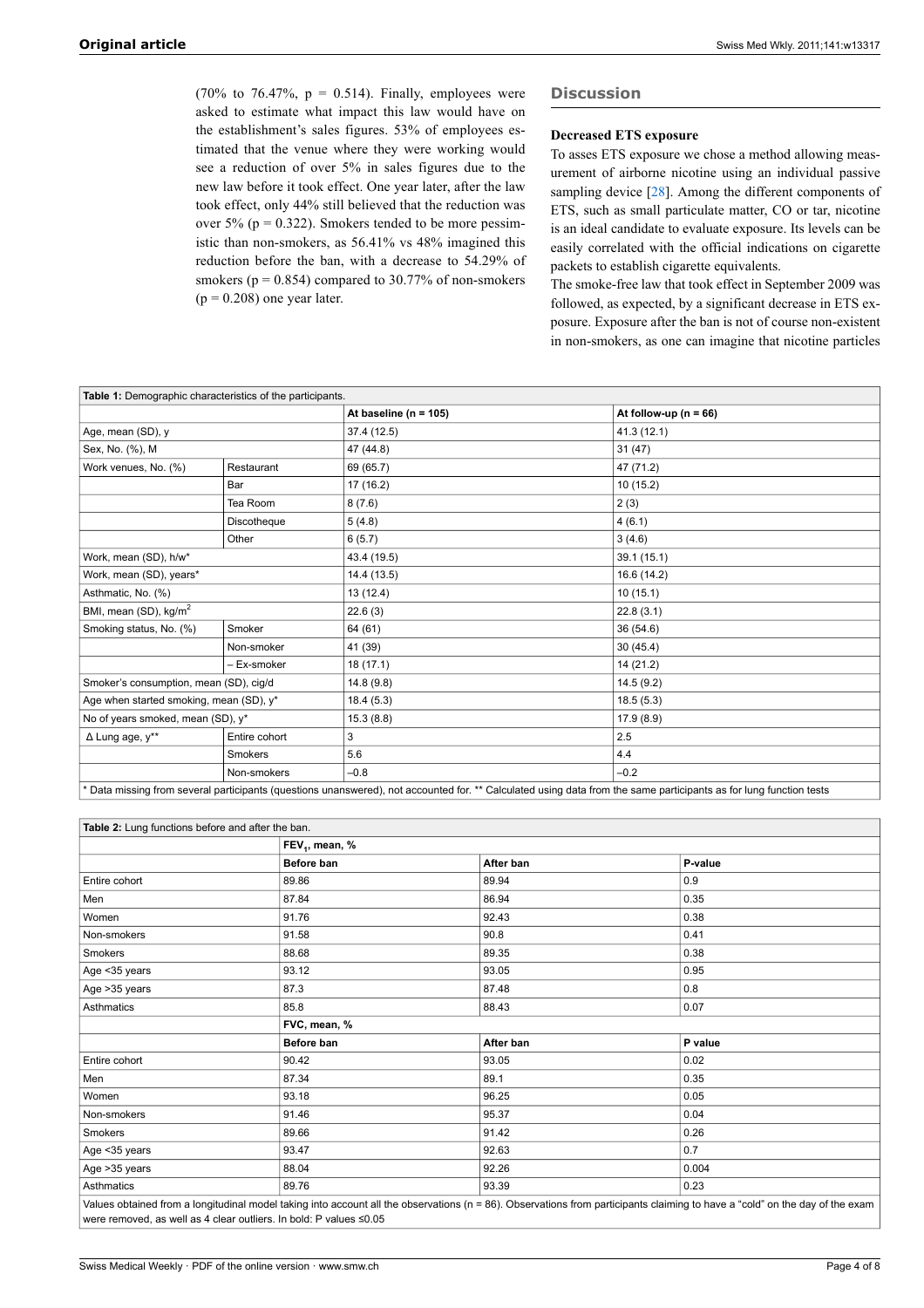from smoking patrons, colleagues or the exterior contribute to this very low level of exposure. Another point is that smoking outdoors on terraces is not forbidden and leads to a minimal amount of ETS exposure as well.

The levels of ETS were low compared to a similar study [\[28](#page-6-11)]. We believe this is due to the fact that the measurements were taken during the spring and summer months when windows were opened and many customers remained on terraces outside. Due to time constraints between acceptance of the law by the population and its implementation we were unable to start the study earlier to assess for winter ETS exposure, which would certainly have been higher. This makes the difference observed between 'before' and 'after' the ban even more interesting.

A potential bias may derive from the fact that employers who are sensitive to the topic of ETS may have been more likely to accept that their workers participate in the study. These employers may offer better ventilated work spaces for their employees, which could also lead to the low levels of initial ETS exposure we witnessed. Nonetheless, we show that a decrease in this relatively small amount of ETS exposure leads to a significant health impact.

## **Hospitality workers have inferior lung function to the general population**

The participants in this study have approximately 10% reduced lung function ( $FEV<sub>1</sub>$  and  $FVC$ ) compared to the predicted values, which is in agreement with studies in similar populations in Ireland [\[18\]](#page-6-21) and Argentina [[21\]](#page-6-7), but less so in Scotland [\[20\]](#page-6-22), where the reduction was more limited.

The predicted values used for our study are derived from a representative sample of various Swiss regions [\[33](#page-6-16)], albeit in never-smokers, and is therefore ideal for our situation. The higher proportion of smokers in our study population (61% at baseline) compared to the citizens of Lausanne, the largest city in the Canton of Vaud (27%), as well as from Switzerland in general (32% of men, 23.8% of women) [[38,](#page-6-23) [39](#page-6-24)], does not completely explain this observation, as nonsmokers also exhibit this decrease; the difference between smokers and non-smokers is relatively minimal (table 2). This difference however is more striking when "lung age" is assessed; smokers present lungs that are 5 years older than their chronological age, a circumstance not observed in non-smokers (table 1). The spirometric measures were performed at the workplace, and it can therefore be argued that this is a suboptimal setting and may account for the lower performance. However, the criteria for valid spirometry were strict and the results were checked and validated by a trained pneumologist. The population we studied has worked in high ETS exposure settings for many years (table 1) which is the most likely cause for this finding. It is known that increased exposure to air pollutants results in a more rapid decline in lung function [\[40](#page-6-25)]. It will be interesting to analyse a future generation of hospitality workers not exposed to ETS to validate this point.

## **Improvement of lung functions after the secondhand tobacco act**

One year after the smoking ban there is a clear improvement in FVC but not in  $FEV_1$ . This is in agreement with

|            | Table 3: 36-item short form health survey before and after the ban. |       |         |        |            |         |               |       |                                                                                                                                                                           |  |
|------------|---------------------------------------------------------------------|-------|---------|--------|------------|---------|---------------|-------|---------------------------------------------------------------------------------------------------------------------------------------------------------------------------|--|
|            | Global                                                              |       |         |        | Non-smoker |         | <b>Smoker</b> |       |                                                                                                                                                                           |  |
|            | Before                                                              | After | p-value | Before | After      | p-value | Before        | After | p-value                                                                                                                                                                   |  |
| PF         | 50.58                                                               | 52.65 | 0.04    | 50.61  | 54.39      | 0.13    | 50.58         | 51.26 | 0.6                                                                                                                                                                       |  |
| <b>RP</b>  | 50.77                                                               | 52.43 | 0.13    | 49.9   | 52.5       | 0.13    | 51.31         | 52.32 | 0.48                                                                                                                                                                      |  |
| <b>BP</b>  | 50.4                                                                | 51.29 | 0.4     | 50.64  | 52.56      | 0.23    | 50.25         | 50.3  | 0.97                                                                                                                                                                      |  |
| GH         | 50.29                                                               | 49.88 | 0.6     | 52.16  | 51.54      | 0.6     | 49.13         | 48.79 | 0.74                                                                                                                                                                      |  |
| VT         | 50.61                                                               | 49.82 | 0.67    | 50.27  | 49.32      | 0.54    | 50.82         | 50.19 | 0.64                                                                                                                                                                      |  |
| <b>SF</b>  | 45.72                                                               | 45.86 | 0.91    | 45.95  | 47.5       | 0.39    | 45.58         | 44.58 | 0.53                                                                                                                                                                      |  |
| <b>RE</b>  | 47.57                                                               | 47.78 | 0.87    | 46.83  | 46.97      | 0.95    | 48.03         | 48.4  | 0.84                                                                                                                                                                      |  |
| MH         | 44.69                                                               | 44.31 | 0.76    | 45.75  | 45.64      | 0.95    | 44.03         | 43.34 | 0.68                                                                                                                                                                      |  |
| Summary    |                                                                     |       |         |        |            |         |               |       |                                                                                                                                                                           |  |
| <b>GPS</b> | 52.5                                                                | 54.07 | 0.05    | 52.36  | 55.51      | 0.02    | 52.67         | 52.98 | 0.55                                                                                                                                                                      |  |
| <b>GMS</b> | 45.13                                                               | 44.08 | 0.41    | 45.47  | 44.17      | 0.51    | 44.93         | 44.04 | 0.6                                                                                                                                                                       |  |
|            |                                                                     |       |         |        |            |         |               |       | Abbroviationa: PD bodily nain: CH, general boolth: CMC, global mental georg: CDC, global physical georg: MH, mental boolth: DE, physical functioning: DE, rela emotional: |  |

Abbreviations: BP, bodily pain; GH, general health; GMS, global mental score; GPS, global physical score; MH, mental health; PF, physical functioning; RE, role emotional; RP, role physical; SF, social functioning; VT, vitality. In bold: P values ≤0.05

| Table 4: Reported symptoms before and after the ban. |              |             |                                                                                                                                                                        |
|------------------------------------------------------|--------------|-------------|------------------------------------------------------------------------------------------------------------------------------------------------------------------------|
|                                                      | Before ban % | After ban % | p-value                                                                                                                                                                |
| Cough ( $n = 50$ )                                   | 14           | 16          | 0.5                                                                                                                                                                    |
| Wheezing ( $n = 51$ )                                | 7.84         | 7.84        | 0.646                                                                                                                                                                  |
| Chest oppression ( $n = 52$ )                        | 5.77         | 1.92        | 0.309                                                                                                                                                                  |
| Shortness of breath (n = 51)                         | 9.8          | 7.84        | 0.5                                                                                                                                                                    |
| Red eyes ( $n = 56$ )                                | 26.79        | 12.5        | 0.047                                                                                                                                                                  |
| Irritated eyes ( $n = 54$ )                          | 31.48        | 11.11       | 0.009                                                                                                                                                                  |
| Irritated throat ( $n = 52$ )                        | 13.46        | 9.62        | 0.38                                                                                                                                                                   |
| Irritated nose ( $n = 52$ )                          | 13.46        | 9.62        | 0.38                                                                                                                                                                   |
| Runny nose (n = 50)                                  | 20           | 10          | 0.131                                                                                                                                                                  |
| Headache ( $n = 53$ )                                | 35.85        | 28.3        | 0.266                                                                                                                                                                  |
| Sneezing ( $n = 51$ )                                | 23.53        | 7.84        | 0.027                                                                                                                                                                  |
|                                                      |              |             | Frequent/very frequent reported symptoms in the 4-week period prior to survey. All participants baying answered the questions at both surveys. In bold: p-values <0.05 |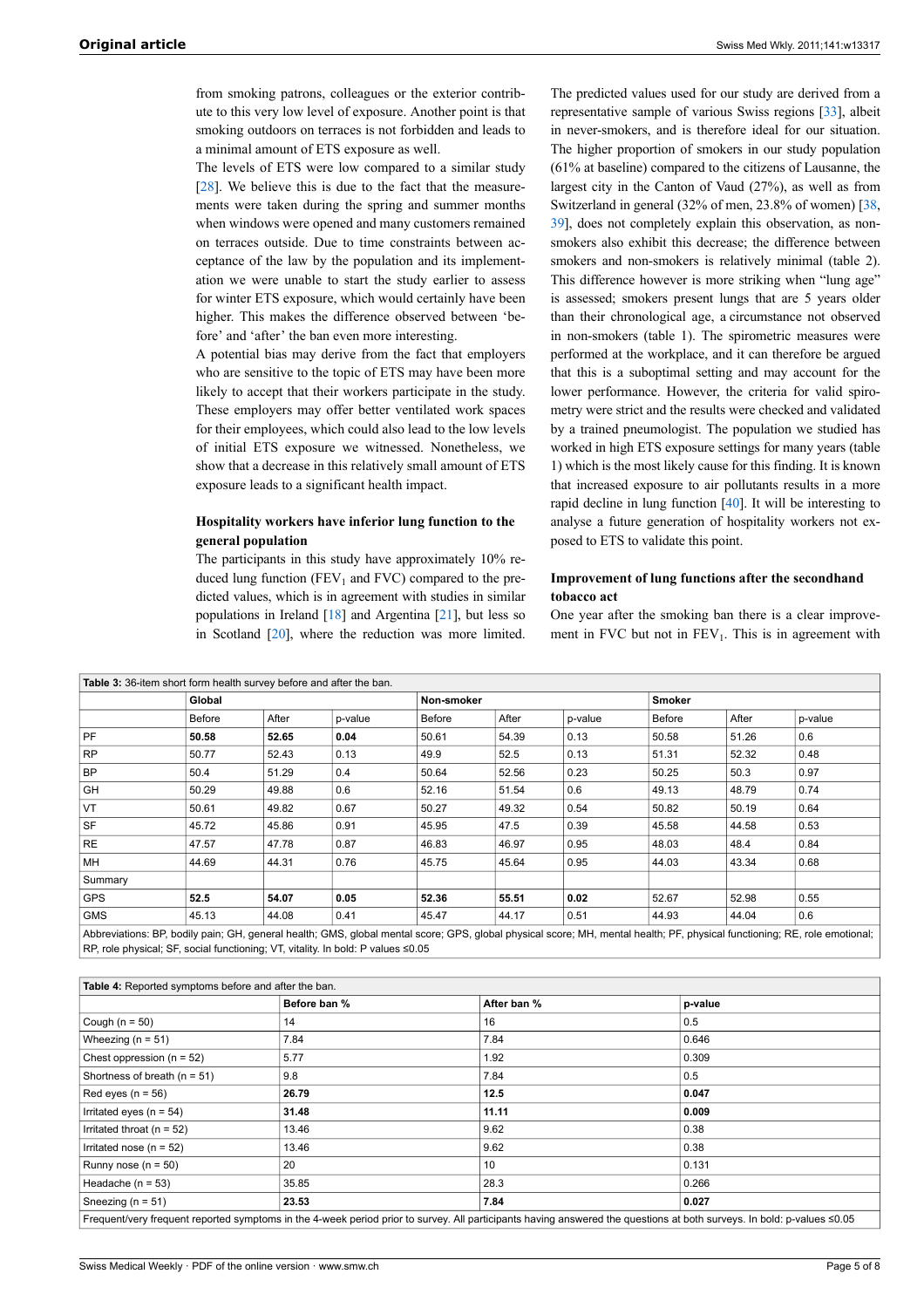previous studies where the most marked changes after smoking bans occur in FVC [\[15](#page-6-26), [18,](#page-6-21) [21](#page-6-7)]. Interestingly, this improvement seems to benefit smokers as well. The largest benefit is in non-smokers, as is to be expected, in women and even more in older participants (over 35 years old). It has been demonstrated that women smokers who quit recover lung function faster than men [\[41](#page-6-27)], the hypothetical grounds being differences in lung characteristics and particle distribution. However, the better recovery of older participants is more surprising and to our knowledge has not been observed previously.

To avoid a "learning effect" bias, spirometric technique was performed for practice by the participants at the beginning of their workday and was then repeated for measurement at the end of the workday. As the second assessment took place one year after the first measurements we were able to avoid the seasonal effect bias. Due to the length and difficult logistics of the study (workplace measurements at the beginning and end of workshifts) we had several field workers participate in this study, which however introduces an additional bias.

Additional follow-up would be necessary to address the long term lung function benefits of the smoking ban.

#### **Improved physical wellbeing after the ban**

The ban was followed by an improvement in physical health, as demonstrated by the quality of life survey (SF-36v2). This improvement is even more significant in non-smokers. It may be speculated that this is in part attributable to the improved lung function and to a decrease in ETS exposure symptoms. This is an effect directly perceived by the workers themselves and is even more encouraging for further smoking bans in public places worldwide.

#### **Benefits for smokers as well**

Many of the previous studies addressing the effects of ETS only look at the status of non-smokers. However, smokers are obviously also in contact with secondhand smoke when at work, thereby increasing their overall exposure. We show that there is a trend towards improvement in this subgroup, albeit to a lesser extent than in non-smokers. This trend does not seem due to decreased consumption of cigarettes, as the participants' consumption is the same at baseline and follow-up (table 1).

#### **Ban well perceived among workers**

The vast majority of employees, including smokers, found the ban beneficial to their health. This can be explained by improved physical wellbeing (table 3) and reduced ETS symptoms (table 4). The hospitality workers were on the whole satisfied with the new ban without major opposition from smokers, who also benefit from the law.

## <span id="page-5-0"></span>**Limitations**

<span id="page-5-2"></span><span id="page-5-1"></span>Our dropout rate of 37% was consistent with previous studies at one year [[13,](#page-6-6) [16](#page-6-28)[–19](#page-6-29)], as hospitality venues have an oft-changing workforce. The main reasons for participants dropping out were changes in profession or untraceability. A self-selection bias is inevitable as workers with symptoms are more likely to be interested to participate in such a study. However, our study was performed at the workplace

during the participants' working hours, with the owners' prior approval, thus limiting the personal time participants have to give up for the study. The majority of the workers in the different venues that accepted participation were willing to be part of the study, thus limiting this bias at the cost of losing out on many subjects with less enthusiastic employers.

The study was insufficiently powered for sub-groups such as asthmatics, which showed near significant improvements in lung function despite their small numbers (13 of the initial 105 participants, i.e. 12.38%) and also for different smoker statuses. Every venue in the phone directory was contacted and the answer rate was abysmally low at a little over 2%.

#### **Conclusion**

We confirm that smoke free laws benefit all hospitality workers, not just the non-smoking population, with a perceptible improvement in physical wellbeing. These workers have a reduced lung capacity which starts to recover after the ban. Participants, including smokers, judged the ban useful for their health and are satisfied with the law. We support enactment of new laws to protect workers in regions where they are currently left exposed.

**Acknowledgements:** We would like to thank Martha Guimaraes and Valentine Rozat for help in setting up the study and for data acquisition, Karine Giraudon for statistical expertise, Pierre-Olivier Bridevaux for help with the survey, Sylvie Payot for setting up the electronic database, Christine Arnoux for ETS exposure measurements, Samia Benraïs, Frédéric Cornuz, Alessandra Dosch, Alexandre Emery, Luc K.S. Ho, Gilles Lambelet, Etienne Revelly, Marianne Rey, Rosalie Tran and Sara Vonaesch for data acquisition. **Funding / potential competing interests:** This project was funded by the DUMSC (Département Universitaire de Médecine et Santé Communautaires, Lausanne, Switzerland), project no. 28012.

*Correspondence: André-Dante Durham, MD, PhD, Department of Ambulatory Care and Community Medicine, Faculty of Biology and Medicine, 44 rue du Bugnon, CH-1011 Lausanne, Switzerland, [andre.durham\[at\]chuv.ch](mailto:andre.durham@chuv.ch)*

#### **References**

- 1 Leuenberger P, Schwartz J, Ackermann-Liebrich U, Blaser K, Bolognini G, Bongard JP, et al. Passive smoking exposure in adults and chronic respiratory symptoms (SAPALDIA Study). Swiss Study on Air Pollution and Lung Diseases in Adults, SAPALDIA Team. Am J Respir Crit Care Med. 1994;150(5 Pt 1):1222–8.
- 2 Zemp E, Elsasser S, Schindler C, Kunzli N, Perruchoud AP, Domenighetti G, et al. Long-term ambient air pollution and respiratory symptoms in adults (SAPALDIA study). The SAPALDIA Team. Am J Respir Crit Care Med. 1999;159(4 Pt 1):1257–66.
- 3 Brennan P, Buffler PA, Reynolds P, Wu AH, Wichmann HE, Agudo A, et al. Secondhand smoke exposure in adulthood and risk of lung cancer among never smokers: a pooled analysis of two large studies. Int J Cancer. 2004;109(1):125–31.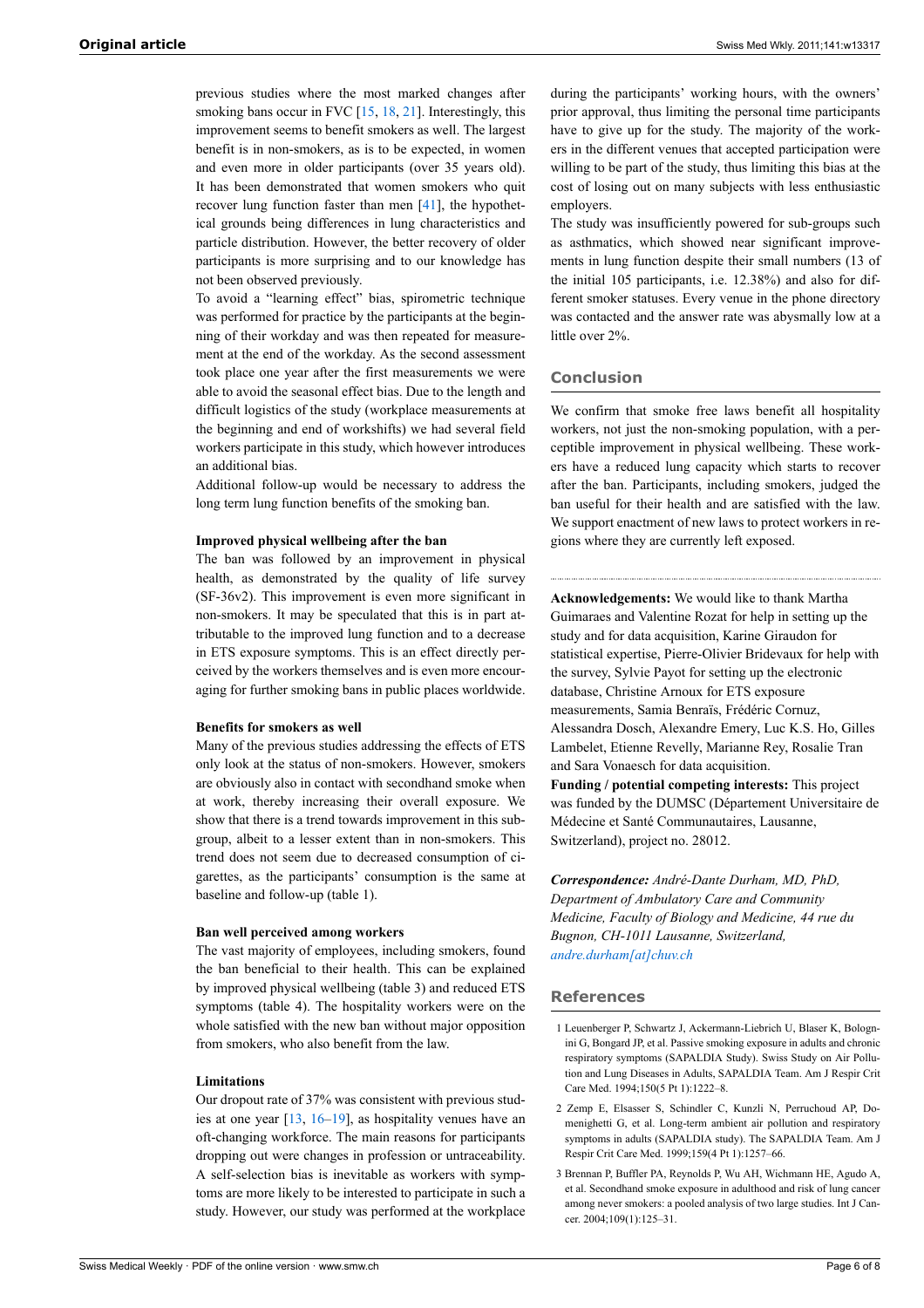- <span id="page-6-8"></span>4 Siegel M, Skeer M. Exposure to secondhand smoke and excess lung cancer mortality risk among workers in the "5 B's": bars, bowling alleys, billiard halls, betting establishments, and bingo parlours. Tob Control. 2003;12(3):333–8.
- <span id="page-6-0"></span>5 Zhong L, Goldberg MS, Parent ME, Hanley JA. Exposure to environmental tobacco smoke and the risk of lung cancer: a meta-analysis. Lung Cancer. 2000;27(1):3–18.
- <span id="page-6-1"></span>6 He J, Vupputuri S, Allen K, Prerost MR, Hughes J, Whelton PK. Passive smoking and the risk of coronary heart disease – a meta-analysis of epidemiologic studies. N Engl J Med. 1999;340(12):920–6.
- 7 McElduff P, Dobson AJ, Jackson R, Beaglehole R, Heller RF, Lay-Yee R. Coronary events and exposure to environmental tobacco smoke: a case-control study from Australia and New Zealand. Tob Control. 1998;7(1):41–6.
- <span id="page-6-9"></span>8 Pitsavos C, Panagiotakos DB, Chrysohoou C, Skoumas J, Tzioumis K, Stefanadis C, et al. Association between exposure to environmental tobacco smoke and the development of acute coronary syndromes: the CARDIO2000 case-control study. Tob Control. 2002;11(3):220–5.
- <span id="page-6-10"></span><span id="page-6-2"></span>9 Rosenlund M, Berglind N, Gustavsson A, Reuterwall C, Hallqvist J, Nyberg F, et al. Environmental tobacco smoke and myocardial infarction among never-smokers in the Stockholm Heart Epidemiology Program (SHEEP). Epidemiology. 2001;12(5):558–64.
- <span id="page-6-11"></span><span id="page-6-3"></span>10 Bonita R, Duncan J, Truelsen T, Jackson RT, Beaglehole R. Passive smoking as well as active smoking increases the risk of acute stroke. Tob Control. 1999;8(2):156–60.
- <span id="page-6-12"></span><span id="page-6-4"></span>11 Iribarren C, Darbinian J, Klatsky AL, Friedman GD. Cohort study of exposure to environmental tobacco smoke and risk of first ischemic stroke and transient ischemic attack. Neuroepidemiology 2004;23(1-2):38–44.
- <span id="page-6-13"></span><span id="page-6-6"></span><span id="page-6-5"></span>12 IARC. Tobacco Smoke and Involuntary Smoking. 2004.
- <span id="page-6-14"></span>13 Allwright S, Paul G, Greiner B, Mullally BJ, Pursell L, Kelly A, et al. Legislation for smoke-free workplaces and health of bar workers in Ireland: before and after study. BMJ. 2005;331(7525):1117.
- <span id="page-6-15"></span>14 Eagan TM, Hetland J, Aaro LE. Decline in respiratory symptoms in service workers five months after a public smoking ban. Tob Control. 2006;15(3):242–6.
- <span id="page-6-26"></span><span id="page-6-16"></span>15 Eisner MD, Smith AK, Blanc PD. Bartenders' respiratory health after establishment of smoke-free bars and taverns. JAMA. 1998;280(22):1909–14.
- <span id="page-6-28"></span><span id="page-6-17"></span>16 Farrelly MC, Nonnemaker JM, Chou R, Hyland A, Peterson KK, Bauer UE. Changes in hospitality workers' exposure to secondhand smoke following the implementation of New York's smoke-free law. Tob Control. 2005;14(4):236–41.
- <span id="page-6-19"></span><span id="page-6-18"></span>17 Fernandez E, Fu M, Pascual JA, Lopez MJ, Perez-Rios M, Schiaffino A, et al. Impact of the Spanish smoking law on exposure to second-hand smoke and respiratory health in hospitality workers: a cohort study. PLoS One. 2009;4(1):e4244.
- <span id="page-6-23"></span><span id="page-6-21"></span><span id="page-6-20"></span>18 Goodman P, Agnew M, McCaffrey M, Paul G, Clancy L. Effects of the Irish smoking ban on respiratory health of bar workers and air quality in Dublin pubs. Am J Respir Crit Care Med. 2007;175(8):840–5.
- <span id="page-6-29"></span>19 Larsson M, Boethius G, Axelsson S, Montgomery SM. Exposure to environmental tobacco smoke and health effects among hospitality workers in Sweden – before and after the implementation of a smoke-free law. Scand J Work Environ Health. 2008;34(4):267–77.
- <span id="page-6-25"></span><span id="page-6-24"></span><span id="page-6-22"></span>20 Menzies D, Nair A, Williamson PA, Schembri S, Al-Khairalla MZ, Barnes M, et al. Respiratory symptoms, pulmonary function, and markers of inflammation among bar workers before and after a legislative ban on smoking in public places. JAMA. 2006;296(14):1742–8.
- <span id="page-6-27"></span><span id="page-6-7"></span>21 Schoj V, Alderete M, Ruiz E, Hasdeu S, Linetzky B, Ferrante D. The impact of a 100% smoke-free law on the health of hospitality workers from the city of Neuquen, Argentina. Tob Control. 2010;19(2):134–7.
- 22 Barone-Adesi F, Vizzini L, Merletti F, Richiardi L. Short-term effects of Italian smoking regulation on rates of hospital admission for acute myocardial infarction. Eur Heart J. 2006;27(20):2468–72.
- 23 Pell JP, Haw S, Cobbe S, Newby DE, Pell AC, Fischbacher C, et al. Smoke-free legislation and hospitalizations for acute coronary syndrome. N Engl J Med. 2008;359(5):482–91.
- 24 Sargent RP, Shepard RM, Glantz SA. Reduced incidence of admissions for myocardial infarction associated with public smoking ban: before and after study. BMJ. 2004;328(7446):977–80.
- 25 Trachsel LD, Kuhn MU, Reinhart WH, Schulzki T, Bonetti PO. Reduced incidence of acute myocardial infarction in the first year after implementation of a public smoking ban in Graubuenden, Switzerland. Swiss Med Wkly. 2010 Jan 12.
- 26 Bonetti PO, Trachsel LD, Kuhn MU, Schulzki T, Erne P, Radovanovic D, et al. Incidence of acute myocardial infarction after implementation of a public smoking ban in Graubunden, Switzerland: Two year followup. Swiss Med Wkly. 2011;141:w13206.
- 27 Hauri DD, Lieb CM, Rajkumar S, Kooijman C, Sommer HL, Roosli M. Direct health costs of environmental tobacco smoke exposure and indirect health benefits due to smoking ban introduction. Eur J Public Health. 2011;21(3):316–22.
- 28 Huynh CK, Moix JB, Dubuis A. Development and application of the passive smoking monitor MoNIC. Rev Med Suisse. 2008;4(144):430–3.
- 29 Hammond SK, Leaderer BP, Roche AC, Schenker M. Collection and analysis of Nicotine as a marker for environmental tobacco smoke. Atmospheric Environment (1967). 1987;21(2):457-62.
- 30 Ogden MW, Maiolo KC. Comparative Evaluation of Diffusive and Active Sampling Systems for Determining Airborne Nicotine and 3-Ethenylpyridine. Environmental Science & Technology. 1992;26(6):1226–34.
- 31 Barr RG, Stemple KJ, Mesia-Vela S, Basner RC, Derk SJ, Henneberger PK, et al. Reproducibility and validity of a handheld spirometer. Respir Care. 2008;53(4):433–41.
- 32 Walters JA, Wood-Baker R, Walls J, Johns DP. Stability of the EasyOne ultrasonic spirometer for use in general practice. Respirology. 2006;11(3):306–10.
- 33 Brandli O, Schindler C, Kunzli N, Keller R, Perruchoud AP. Lung function in healthy never smoking adults: reference values and lower limits of normal of a Swiss population. Thorax. 1996;51(3):277–83.
- 34 Morris JF, Temple W. Spirometric "lung age" estimation for motivating smoking cessation. Preventive medicine. 1985;14(5):655–62.
- 35 Ware JE, Jr. SF-36 health survey update. Spine (Phila Pa 1976). 2000;25(24):3130–9.
- 36 Mallinckrodt CH, Clark WS, David SR. Accounting for dropout bias using mixed-effects models. J Biopharm Stat. 2001;11(1-2):9–21.
- 37 Weiss RE. Modeling longitudinal data. New York; London: Springer; 2005.
- 38 Firmann M, Mayor V, Vidal PM, Bochud M, Pecoud A, Hayoz D, et al. The CoLaus study: a population-based study to investigate the epidemiology and genetic determinants of cardiovascular risk factors and metabolic syndrome. BMC Cardiovasc Disord. 2008;8:6.
- 39 Marques-Vidal P, Cerveira J, Paccaud F, Cornuz J. Smoking trends in Switzerland, 1992–2007: a time for optimism? J Epidemiol Community Health. 2011;65(3):281–6.
- 40 Downs SH, Schindler C, Liu LJ, Keidel D, Bayer-Oglesby L, Brutsche MH, et al. Reduced exposure to PM10 and attenuated age-related decline in lung function. N Engl J Med. 2007;357(23):2338–47.
- 41 Downs SH, Brandli O, Zellweger JP, Schindler C, Kunzli N, Gerbase MW, et al. Accelerated decline in lung function in smoking women with airway obstruction: SAPALDIA 2 cohort study. Respir Res. 2005;6:45.